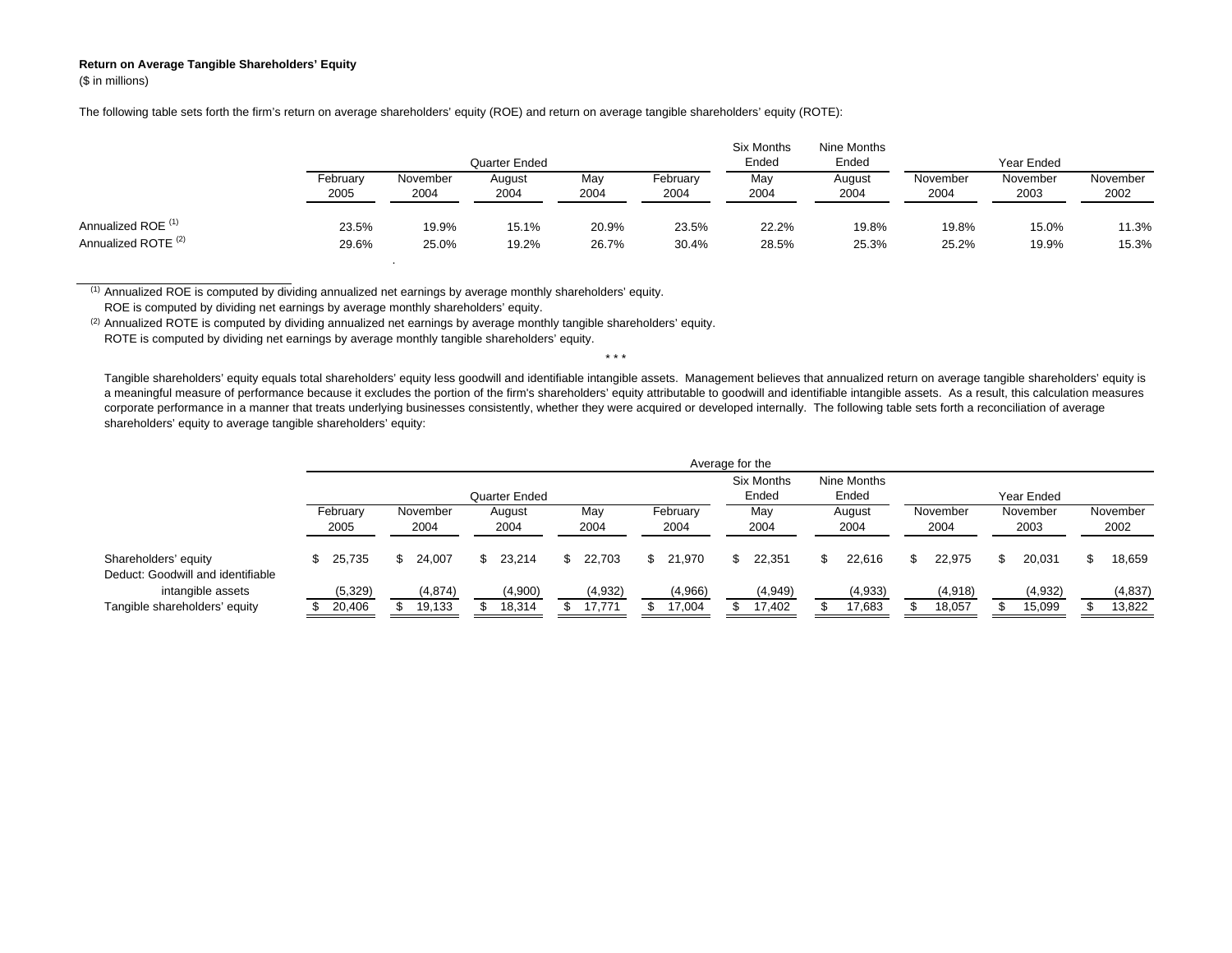## **Adjusted Assets, Adjusted Leveraged Ratio and Tangible Book Value Per Share**

(\$ in millions, except per share amounts)

The following table sets forth information on the firm's assets, shareholders' equity, leverage ratios and book value per share:

|                                                                                          |                  | As of                      |                |                            |             |                            |                  |                            | As of            |                            |                  |                            |                  |                            |
|------------------------------------------------------------------------------------------|------------------|----------------------------|----------------|----------------------------|-------------|----------------------------|------------------|----------------------------|------------------|----------------------------|------------------|----------------------------|------------------|----------------------------|
|                                                                                          | February<br>2005 |                            | August<br>2004 |                            | May<br>2004 |                            | February<br>2004 |                            | November<br>2004 |                            | November<br>2003 |                            | November<br>2002 |                            |
| <b>Total assets</b><br>Adjusted assets <sup>(1)</sup>                                    |                  | \$596,149<br>372,792       |                | \$486,686<br>303,186       |             | \$467,921<br>318,049       |                  | \$443,285<br>304,678       |                  | \$531,379<br>347,082       |                  | \$403,799<br>273,941       |                  | \$355,574<br>215,547       |
| Shareholders' equity<br>Tangible shareholders' equity (2)<br>Tangible equity capital (2) | \$               | 26,075<br>20,395<br>23,145 | \$             | 23,514<br>18,629<br>21,379 | \$          | 23,152<br>18,236<br>20,986 | \$               | 22,235<br>17,288<br>20,038 | \$               | 25,079<br>20,208<br>22,958 | \$               | 21,632<br>16,650<br>16,650 | \$               | 19,003<br>14,164<br>14,164 |
| Leverage ratio <sup>(3)</sup><br>Adjusted leverage ratio <sup>(4)</sup>                  |                  | 22.9x<br>16.1x             |                | 20.7x<br>14.2x             |             | 20.2x<br>15.2x             |                  | 19.9x<br>15.2x             |                  | 21.2x<br>15.1x             |                  | 18.7x<br>16.5x             |                  | 18.7x<br>15.2x             |
| Book value per share (5)<br>Tangible book value per share (6)                            | \$.              | 53.15<br>41.57             | \$             | 48.08<br>38.09             | \$          | 47.58<br>37.48             | \$               | 45.51<br>35.38             | \$               | 50.77<br>40.91             | \$               | 43.60<br>33.56             | \$               | 38.69<br>28.84             |

 $(1)$  Adjusted assets excludes (i) low-risk collateralized assets generally associated with the firm's matched book and securities lending businesses (which is calculated by adding securities purchased under agreements to resell and securities borrowed, and then subtracting nonderivative short positions), (ii) cash and securities segregated in compliance with regulations and (iii) goodwill and identifiable intangible assets. The following table sets forth a reconciliation of total assets to adjusted assets:

|                 |                                                                                                                                              |                               |                                | As of                          | As of                          |                               |                                |                               |  |  |  |
|-----------------|----------------------------------------------------------------------------------------------------------------------------------------------|-------------------------------|--------------------------------|--------------------------------|--------------------------------|-------------------------------|--------------------------------|-------------------------------|--|--|--|
|                 |                                                                                                                                              | February<br>2005              | August<br>2004                 | May<br>2004                    | February<br>2004               | November<br>2004              | November<br>2003               | November<br>2002              |  |  |  |
| Total assets    |                                                                                                                                              | \$596,149                     | \$486,686                      | 467,921<br>\$                  | \$443,285                      | \$531,379                     | \$403,799                      | \$355,574                     |  |  |  |
| Deduct:         | Securities purchased under<br>agreements to resell<br>Securities borrowed                                                                    | (66,007)<br>(180, 362)        | (40, 309)<br>(151, 237)        | (27,601)<br>(137, 873)         | (27, 182)<br>(132,059)         | (44, 257)<br>(155,086)        | (26, 856)<br>(129, 118)        | (45, 772)<br>(113, 579)       |  |  |  |
| Add:            | Financial instruments sold, but<br>not yet purchased, at fair value<br>Less derivative short positions<br>Subtotal                           | 125,556<br>(51,662)<br>73,894 | 101,758<br>(39, 484)<br>62,274 | 111,523<br>(40, 459)<br>71,064 | 107,601<br>(42, 258)<br>65,343 | 132,097<br>(64,001)<br>68,096 | 102,699<br>(41, 886)<br>60,813 | 83,473<br>(38, 921)<br>44,552 |  |  |  |
| Deduct:         | Cash and securities segregated<br>in compliance with U.S. federal<br>and other regulations<br>Goodwill and identifiable<br>intangible assets | (45,202)<br>(5,680)           | (49, 343)<br>(4,885)           | (50, 546)<br>(4,916)           | (39, 762)<br>(4,947)           | (48, 179)<br>(4,871)          | (29, 715)<br>(4,982)           | (20, 389)<br>(4,839)          |  |  |  |
| Adjusted assets |                                                                                                                                              | 372,792                       | \$303,186                      | \$318,049                      | \$ 304,678                     | \$347,082                     | \$273,941                      | \$215,547                     |  |  |  |